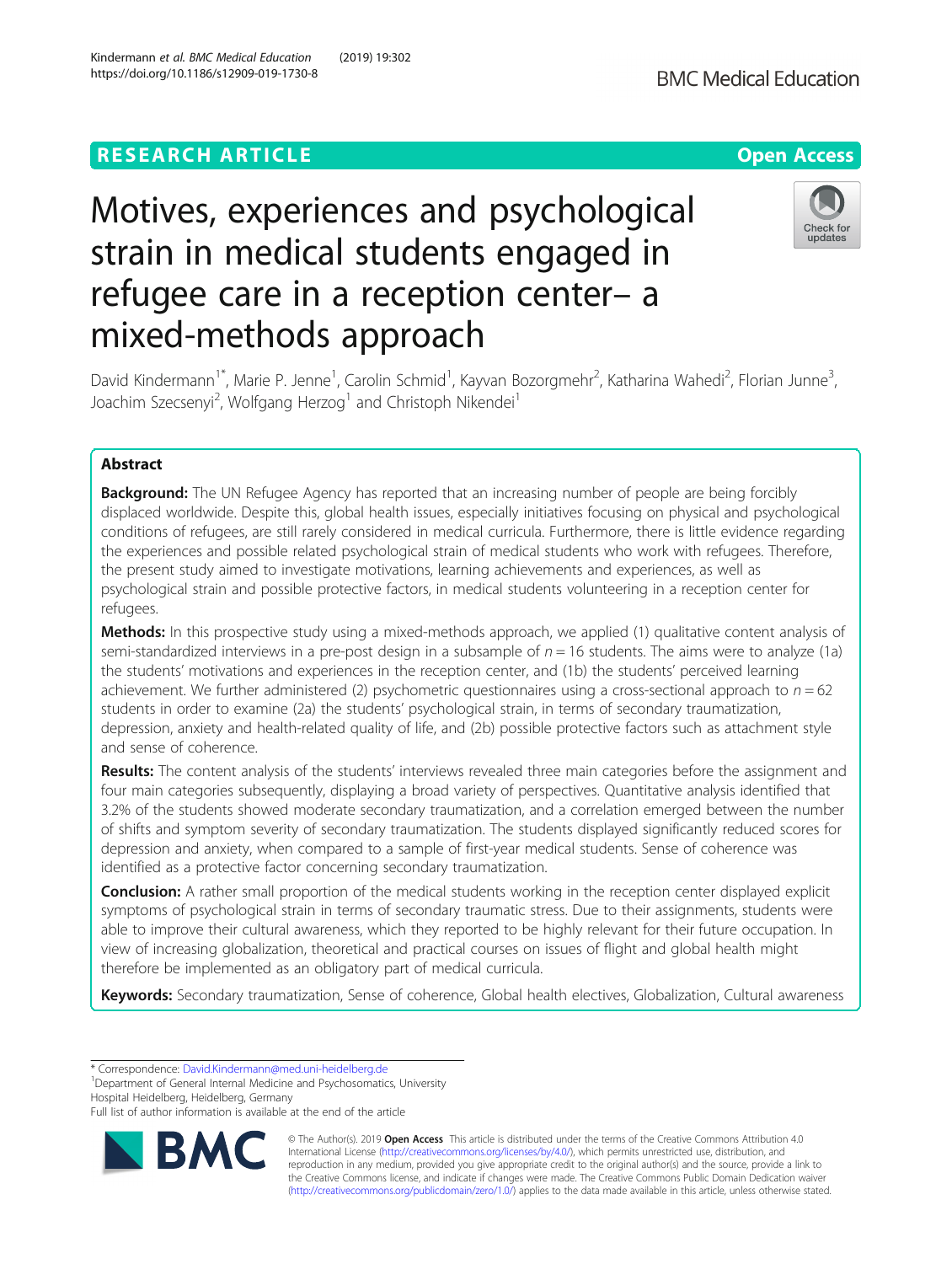# Background

In parallel with the global increase in armed conflicts, a continuous rise in the number of people fleeing the fighting has been observed over the past years. Reaching levels unprecedented in history, it is estimated that by the middle of 2017, nearly 65.6 million people had been forcibly displaced due to persecution, violence and torture worldwide  $[1]$  $[1]$ . In 2016, a total of 363.348 refugees, mostly from African countries and Syria, arrived in Europe via the Mediterranean Sea, according to the International Organization for Migration [[2](#page-12-0)]. These refugees frequently suffer from physical as well as psychological conditions. In this regard, studies have shown high prevalence rates of infectious diseases among newly arrived asylum seekers from several origins [[3,](#page-12-0) [4\]](#page-12-0), mainly with respect to tuberculosis [[5\]](#page-12-0) and cases of *Plasmodium vivax* malaria  $[6]$  $[6]$ . Furthermore, recent systematic reviews describe prevalence rates of 30.6% for post-traumatic stress disorders (PTSD) and 30.8% for depressive disorders among refugees [[7](#page-12-0), [8\]](#page-12-0), presumably as a reaction to the experience of violence and displacement in their home countries, to flight, or to postmigration stressors, e.g. at the communal shelters. Therefore, in light of the progressing globalization of culture, trade, disease and crises, global health issues are becoming increasingly relevant for the doctors of tomorrow [\[9](#page-12-0), [10](#page-12-0)].

The 2010 worldwide survey on global health education in medical undergraduate curricula emphasized the gradual development of global health teaching [\[11](#page-12-0)]. However, global health issues are still far from being considered as a core part of medical curricula [[12](#page-12-0)], and initiatives specifically focusing on refugee health care provision are even less frequent. Programs range from simulation-based medical education (SBME) scenarios, including infectious disease management in a refugee camp [\[13\]](#page-12-0), to refugee-patient encounters aiming to en-hance cultural awareness and sensitivity [\[14](#page-12-0)], elective refugee health curricula [[15](#page-12-0)] and primary care curricular programs [[16\]](#page-12-0). Such programs comprise clinical sessions with refugee patients and educational workshops [\[17\]](#page-12-0), as well as "refugee health nights" in which refugee patients, students and family physicians get together to discuss refugees' medical needs and clinical encounters [\[18](#page-12-0)]. However, to the best of our knowledge, reports on medical students working voluntarily in refugee reception centers and on the resulting psychological strain after close contact with traumatized refugees are still lacking.

After arriving and being sheltered in a reception center, asylum seekers, potentially suffering from severe psychological traumatization, come into close contact with various professionals, e.g. doctors, social workers and interpreters [\[19](#page-12-0)] while being lawfully registered and undergoing medical examination. This constellation can potentially lead to a "transmission" of trauma-related symptoms from a primarily traumatized person to an initially healthy individual, referred to as secondary traumatization [[20](#page-12-0)]. The concept of "secondary traumatic stress" (STS) describes the emergence of posttraumatic stress disorder (PTSD) symptoms within primarily non-traumatized persons due to close contact with traumatized individuals [\[21](#page-12-0), [22\]](#page-12-0). This notion is extended by the concept of "vicarious traumatization" (VT), which includes not only the emergence of emotional and PTSD-like responses, but also changes in the affected individual's view of the world, self-capacities and psychological beliefs [[20](#page-12-0), [23](#page-12-0)]. STS and especially VT are thought to have widespread economic effects [\[24\]](#page-12-0). Consequently, to prevent psychological impairment in terms of STS or VT in health care personnel working with traumatized refugees, the early identification of psychological change and/or symptoms is paramount. Based on investigations with PTSD-Patients, it can be assumed that identifying signs of STS or VT at an early stage and promptly giving therapeutic support can prevent symptoms to increase and will therefore result in a better outcome [\[25\]](#page-12-0).

As yet, there is a lack of insight as to how medical students evaluate their learning success when working in a refugee reception center, and whether they experience psychological strain in terms of secondary traumatization. This is of particular importance: On the one hand, the working environment in a reception center gives students the opportunity to gain knowledge about a wide range of different diseases, including psychological disorders and rare tropical infections [\[4,](#page-12-0) [7\]](#page-12-0). On the other hand, working in a setting which involves close contact to traumatized individuals can result in psychological distress for the students [\[26](#page-12-0)–[29](#page-12-0)]. Such distress may decrease learning achievements [\[30](#page-12-0)] and could even become chronic, leading to considerable limitations in mental well-being [[22](#page-12-0)].

In a previous study conducted in 2016, Bugaj et al. investigated psychological stress and possible protective factors in a sample of  $n = 293$  first-year medical students. It was shown that students with a secure attachment style experienced significantly less stress than students with insecure attachment styles [\[31\]](#page-12-0). In addition, a positive "Model of the Self", as part of the dimensional analysis of adult attachment, was also identified as stressprotective in medical students [\[31](#page-12-0)]. The above mentioned study by Bugaj et al. examined the general experience of stress in medical students. However, it can be assumed that additional context-specific stressors come in to effect during the voluntary assignment of medical students in a refugee reception center. In order to better understand the experiences, learning achievements and stressors of this specific working context, we conducted a prospective study using a mixed-methods approach. Herein, we investigated how medical students experienced their work in an outpatient clinic for refugees,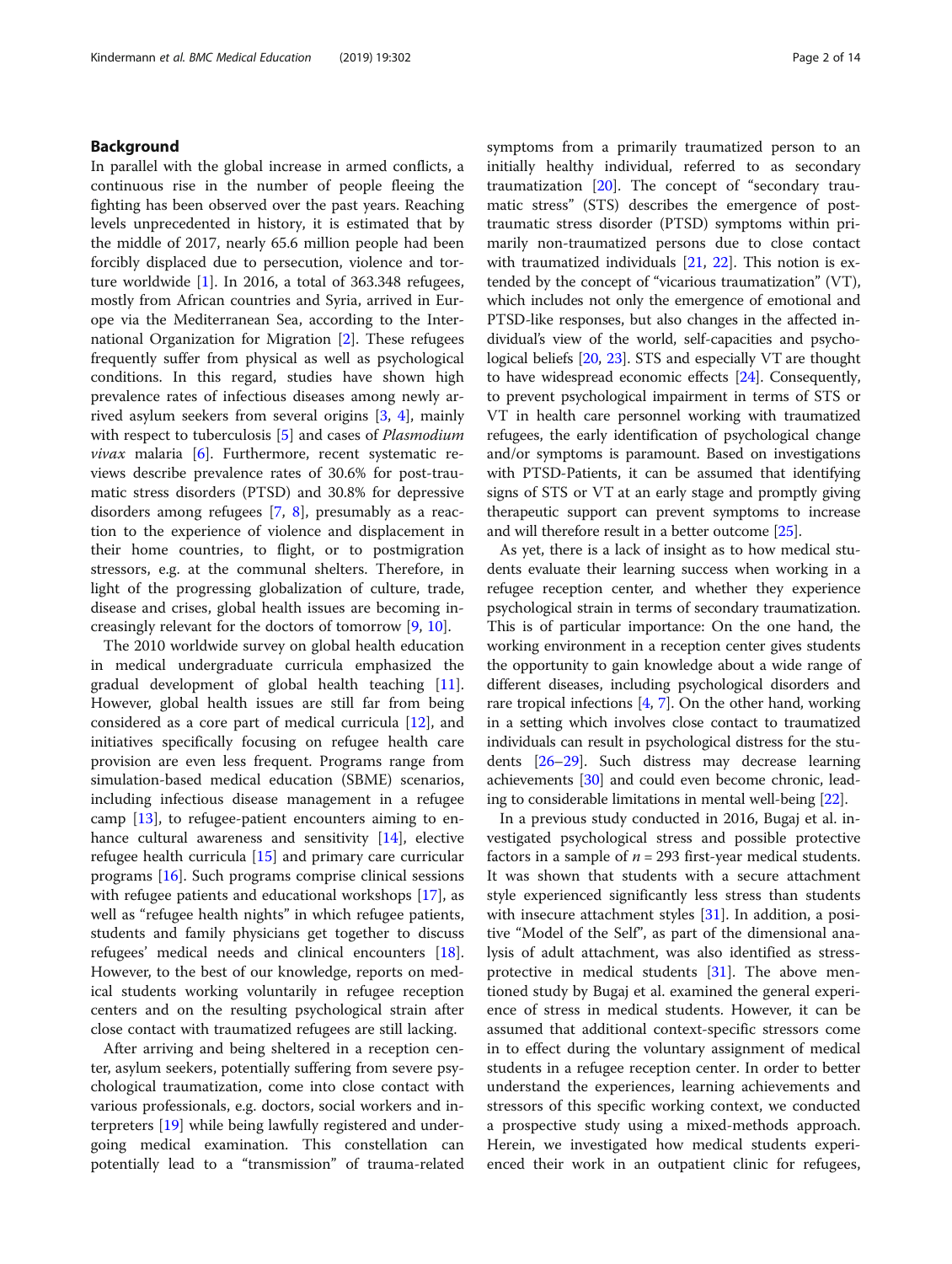situated in a reception center. In detail, the study aimed to investigate (1a) medical students' motives for volunteering to work in a reception center and their experiences in this working environment, and (1b) the students' learning progress while working in the reception center. We investigated these aspects by conducting semi-structured pre-post interviews with a subgroup. Further, we used psychometric questionnaires to explore (2a) the resulting psychological strain, and (2b) possible protective factors.

# Methods

## Study design

In the present study, we applied a mixed-methods approach following a concurrent triangulated design in accordance with the classification of mixed-method designs by Creswell and Clarke [[32](#page-12-0), [33](#page-12-0)]. Thus, we concurrently undertook quantitative and qualitative assessments. Our prospective study comprised qualitative interviews with a pre-post design and psychometric questionnaires for a cross-sectional quantitative descriptive approach. According to the recommendations of Creswell et al. (2003), results were equally weighted and examined for possible convergence [\[33\]](#page-12-0). By administering a mixed-methods approach, we aimed to generate a diverse and multifaceted perspective on this new learning environment for medical students. Our goal was to examine both the potentially resulting psychological burden and the subjective impressions of the students working with refugees. For this purpose, all 89 medical students of the University of Heidelberg, Germany who volunteered to work in the outpatient clinic of the Medical Treatment Center of the Heidelberg-Kirchheim Refugee Reception Center "Patrick Henry Village" (PHV) [[34\]](#page-12-0) to support the early implementation phase were invited to participate in the study. The various aspects of the present investigation are reported in line with the "Good Reporting of A Mixed Methods Study"(GRAMMS)-Criteria [\[35\]](#page-12-0).

#### Student sample

All volunteer medical students working at the outpatient clinic in PHV between January and June 2016, who agreed to participate, were included in the study. Participant recruitment for the pre-interviews took place before students began working in the reception center between January and February 2016. All the participants who had agreed to a pre-interview were interviewed before their first shift. The cross-sectional questionnaire study was conducted between March and June 2016. Post-interviews were held in June 2016. The inclusion criterion for the post-interviews was a minimum of five assignments in the outpatient clinic of PHV.

# The refugee reception center Patrick Henry Village in Heidelberg-Kirchheim

Germany is an important destination for many refugees arriving in Europe, as reflected by the increasing number of asylum applicants at the Federal Office for Migration and Refugees (Federal Ministry for Migration and Refugees, BAMF). When applying for asylum in PHV, newly arrived refugees have to undergo several processes, including registration and medical examination [[36\]](#page-12-0). A medical outpatient clinic was set up in the former dental clinic of PHV [[34](#page-12-0)] and is run by registered physicians in Heidelberg and physicians from the University Hospital in Heidelberg. Refugees can receive medical care in general medicine, pediatrics, gynecology, tropical medicine, and psychosocial medicine [[37\]](#page-12-0).

# Role of medical students in setting up the PHV medical center and medical students' tasks and learning goals

From the very beginning, medical student body representatives were an integral part of the PHV medical center's steering committee. The committee was founded in November 2015 under the auspices of the Public Health Department, Heidelberg, in order to develop, implement, and maintain the refugee medical center within the PHV reception center [[34\]](#page-12-0), encompassing the above-mentioned outpatient clinics. The steering committee additionally comprises Public Health Department and regional council representatives, the refugee camp operator European Homecare (EHC), registered medical community representatives (general practitioners, gynecologists and pediatricians), administration representatives of the University Hospital Heidelberg, university medical representatives from the fields of general medicine, pediatrics, gynecology, tropical medicine and psychosocial medicine (psychiatry, psychosomatics and medical psychology), as well as employees of the Institute for Public Health of the University of Heidelberg. Medical students volunteered to work to develop, assist and accompany the implementation of the refugee camp's outpatient clinic. Their tasks in the outpatient clinic were defined on a structural, interactional and medical level, reflected in pre-established learning goals (see Table [1](#page-3-0)). As recommended by Edwards and colleagues [[38](#page-12-0)], an introductory course and supervision were provided.

# Structural aspects of the assignment of the medical students at PHV

Before the students started to work at PHV, they attended an approximately two-hour introductory course on the premises of the University Hospital Heidelberg. The students were given the following information: a) the premises of PHV, b) organizational procedures, c) aspects of flight and forced migration, d) the asylum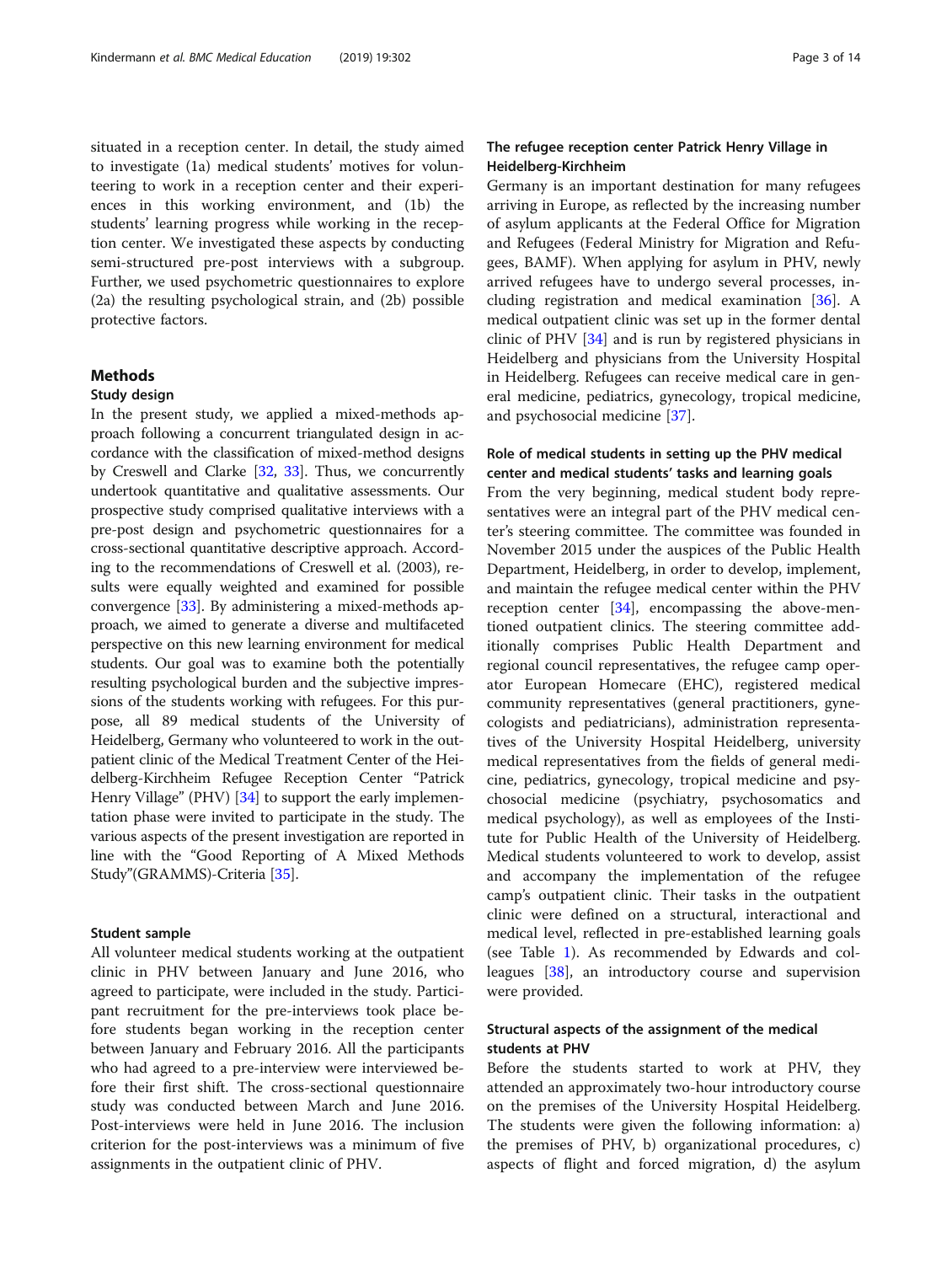## <span id="page-3-0"></span>Table 1 Learning goals on the structural, medical and interactional level

On the structural level

- Dealing with computer systems
- Importance and management of patient documents / files
- Laboratory requests
- Printing / filling out / forwarding (Fax) prescriptions
- Accounting

- Overview of expenditures, legal status of medicines (prescription or non-prescription), costs of medication

- Integration of the medically indicated measures into the patient's everyday life

- Interaction with various health system bodies (pharmacies, laboratories, medical specialists, offices etc.)

- Transfers
- Documentation

On the medical level:

- Blood sampling
- Dressing / wound care
- Inspection
- ECG
- Blood pressure, pulse, temperature
- Communication
- Documentation, communication
- Assistance during sonography
- Medication plans / prescriptions
- On the interactional level:
	- Overcoming language barriers (among other things, encouraging and motivating potential translators, etc.)
	- Identification of cultural peculiarities / differences
	- Respect for and dealing with cultural differences
	- Creating a basis of trust that gives patients the feeling of being cared for

- Ensuring that important information is not only understood, but also accessible in the long term

- Identification of orientation markers (temporal / structural / organizational etc.)

- Dealing with anxious patients against the background of difficult organizational situations (often short-term transit, uncertain future etc.)

- Dealing with physically and emotionally highly stressed patients / employees

- Forwarding information to the right places

- Networking with different health system bodies / telephone contacts

procedure in Germany, e) frequent physical disorders of refugees, f) mental disorders of refugees, g) intercultural communication. In addition, all participants received a manual which included detailed instructions on how to use the computer software and listed important contact

details. The students entered their names in a digital shift plan according to their wishes and availability. The shifts at PHV were organized from Monday to Friday. Every day, there were three consecutive shifts of 3.25 h each. The first shift began at 8.30 am and the last shift ended at 6 pm. Two to three students were assigned to an individual shift. The students' tasks mainly included the admission and forwarding of patients; depending on the capacities, the students also assisted in the doctors' examination rooms and carried out a basic anamnesis or different diagnostic procedures. The students were then given the opportunity to make their own diagnosis (see Table 1). In order to facilitate communication, students were asked to enter unfinished tasks, new or special features into an online logbook.

## Ethics

Ethical approval was granted by the ethics committee of the University of Heidelberg (Nr. S-694/2015). Study participation was voluntary and all candidates were assured of anonymity and confidentiality. The study was conducted in accordance with the Declaration of Helsinki (most recent version: Fortaleza, Brazil, 2013). Written consent was obtained from all participants.

#### Sociodemographic data of student sample

At the beginning of the interviews, as well as prior to the questionnaire-based cross-sectional study following their assignments, participants completed questionnaires regarding sociodemographic information and previous work experience (see Additional file [1](#page-11-0): Table S1). Group characteristics, such as age (years), gender (female/male), previous clinical internships, previous course of study or education, experiences of volunteer work and the desired medical specialty, as well as the respective motivations and the need for psychosocial support of the participants were assessed.

# Qualitative assessment: semi-standardized pre-post interviews

The pre- and post-interview questions were developed based on an in-depth literature review as well as expert discussion ( $N = 4$ , all of whom were experienced in qualitative research). The interview manual was constructed in a semi-standardized manner [[39](#page-12-0)–[42](#page-12-0)] and contained leading open-ended questions with a focus on motivations, expectations, experiences and reflections regarding the students' assignment in PHV, followed by encouraging questions if required (see Additional file [1](#page-11-0): Table S2). In line with the "Consolidated Criteria for Reporting Qualitative Research" (COREQ)-checklist [[43\]](#page-12-0), we informed all participants about the study's background, objectives and procedure. A trained female research assistant (MPJ) conducted individual face-to-face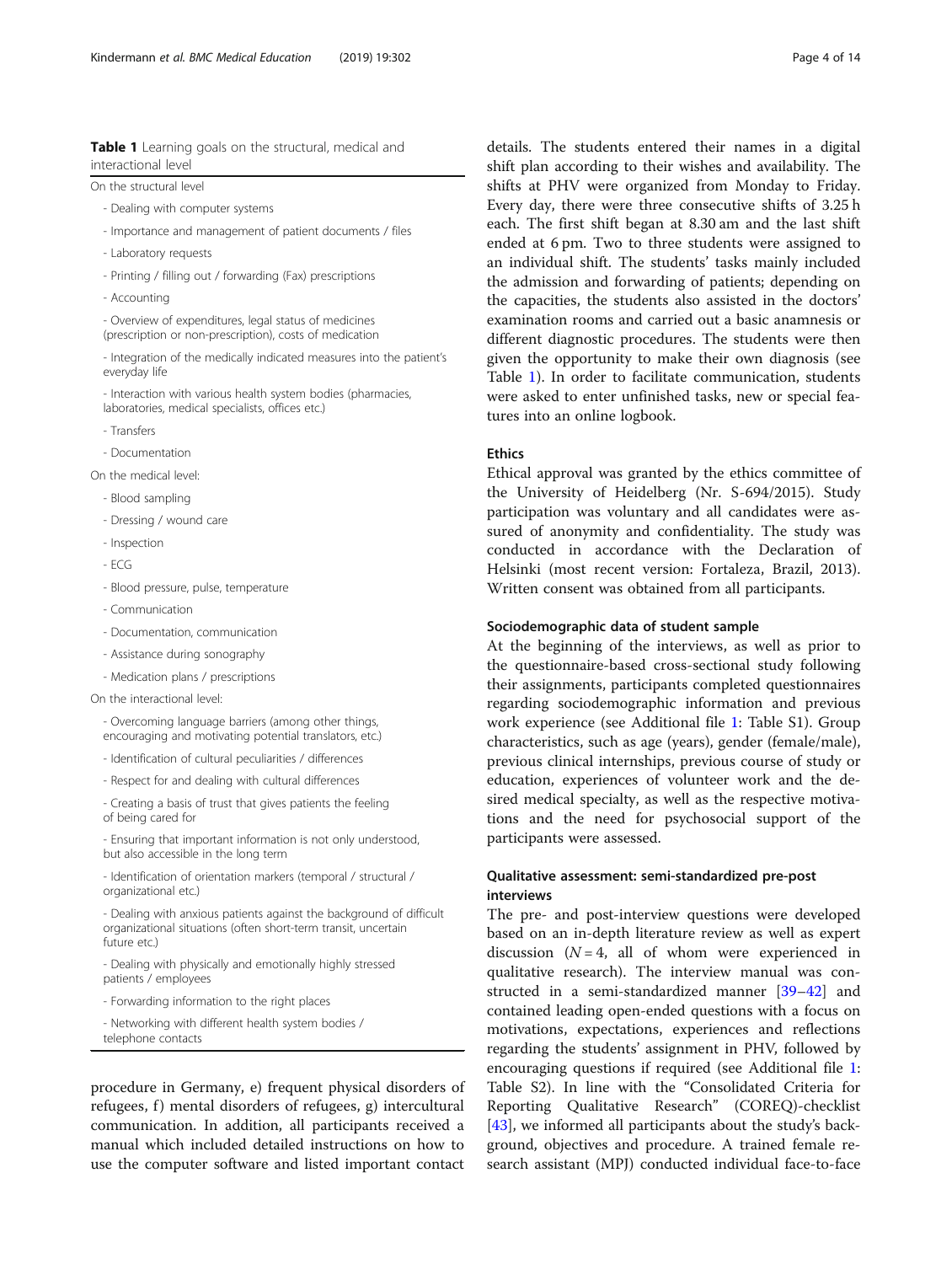interviews or interviews via phone, following the semistandardized interview manual. The face-to-face interviews were conducted on the premises of the University of Heidelberg or at PHV. On average, the pre-interviews took 7 min and the post-interviews lasted for 20 min. Dialogues were audiotaped. The interviewer (MPJ) was supervised by an experienced colleague (CN). Participants received textbooks or coupons for specialist bookstores (value 10  $\epsilon$ ) as compensation for their participation.

#### Qualitative content analysis

After verbatim transcription of the 16 pre- and 13 postinterview audio files, a qualitative content analysis was performed following the principles of inductive category development [[44\]](#page-12-0). First, we conducted an open coding of all of the 29 interview transcriptions line by line. In detail, single or few sentences were identified as a code, representing the most elemental unit of meaning [\[45](#page-12-0)]. Next, the codes were summarized into relevant themes for each participant, using the software "MAXQDA" [[46\]](#page-12-0). As themes were recurrent among different participants, they were compared and adapted until a number of relevant themes for all participants could be defined. Two independent analyzers assigned the respective codes to specific themes and subsequently discussed them to reach consensus (MPJ, CS; investigator triangulation). In the final step, themes were consolidated into relevant categories.

# Quantitative assessment: evaluation of experiences in PHV

To evaluate the students' experiences more specifically, a nine-item questionnaire was developed based on an in-depth literature review. The nine statements included in the questionnaire focused on organization, expectations, experiences and learning progress of the students in the reception center and could be answered on a 7 point Likert scale from completely disagree to completely agree (see Additional file [1](#page-11-0): Table S3). Mean values and standard deviations were identified.

# Quantitative assessment: evaluation of psychological strain

We assessed secondary traumatization using the German Questionnaire for Secondary Traumatization (FST = Fragebogen für Sekundäre Traumatisierung) [[21,](#page-12-0) [47](#page-12-0)]. The questionnaire includes 31 items covering the four PTSD symptom clusters according to the DSM-V and additionally assessing sense of threat and safety behavior. Internal consistency of the FST total score is high with Cronbach's  $\alpha$  = 0.94 [[47\]](#page-12-0). In the authors' sample, participants scoring between 65 and 82 points were classified as experiencing moderate secondary traumatization, while participants scoring above 82 were classified as suffering

Depression was assessed using the German version of the PHQ-9 depression module [[48](#page-12-0)] of the Patient Health Questionnaire PHQ; [[49](#page-12-0)]. The PHQ-9 depression module is designed to assess depressive symptoms, disorder severity and symptom development according to the DSM-V [[50](#page-12-0)] and shows very good validity measures [[51](#page-12-0), [52\]](#page-13-0). The PHQ-9 has high internal consistency with Cronbach's  $\alpha$  = 0.89 [[53\]](#page-13-0). The nine items assess the occurrence of depressive symptoms in the past 2 weeks, with a sum score ranging from 0 (no depressive symptoms) to 27 (all symptoms occurring daily). The recommended cut-off to distinguish between clinical and nonclinical populations is 10 or above.

Anxiety was assessed using the Generalized Anxiety Disorder Seven-Item Scale [GAD-7; 54], which assesses the presence of anxiety symptoms over the past 2 weeks in line with DSM-IV criteria. Internal consistency is high (Cronbach's  $\alpha = 0.89$ ) [\[54\]](#page-13-0). Items are scored on a scale from 0 (not at all) to 3 (nearly every day). A score of 10 or higher is interpreted as indicative of significant anxiety, and scores above 15 indicate severe anxiety [\[55,](#page-13-0) [56\]](#page-13-0).

To assess health-related quality of life, we administered the SF-12 [\[57](#page-13-0)], which is an economical short form of the internationally established SF-36 Health Survey [[58,](#page-13-0) [59](#page-13-0)]. The SF-12 comprises 12 items selected from the SF-36 based on their relative efficiency or psychometric performance across eight dimensions of health (e.g. pain, vitality, psychological functioning). The SF-12 is scored to yield two summary scores, for physical and mental health. The SF-12 displays high internal consistency in the two subscales concerning mental and physical wellbeing [[60](#page-13-0)]. A large German norm sample exists for the SF-36  $[61]$  $[61]$ , which can be used for the interpretation of the SF-12 [\[62](#page-13-0)].

Attachment style was assessed using the German version of the original Relationship Questionnaire RQ-2, [[63\]](#page-13-0), German version, Asendorpf, Banse, Wilpers, & Neyer 1997, [[64\]](#page-13-0). The RQ-2 is a four-item questionnaire designed to measure adult attachment style, with each item describing one of the four established attachment styles (secure, preoccupied, fearful-avoidant, dismissive-avoidant). The items are rated on a 7-point Likert scale and can be analyzed dimensionally with scores for each of the four possible categories and categorically by reporting a model of self and a model of others in close relationships.

The German version [[65\]](#page-13-0) of the Sense of Coherence Scale by A Antonovsky [\[66](#page-13-0)] was employed to assess sense of coherence (SOC), an attribute of Antonovsky's concept of salutogenesis [\[67](#page-13-0)]. The SOC Scale is a 29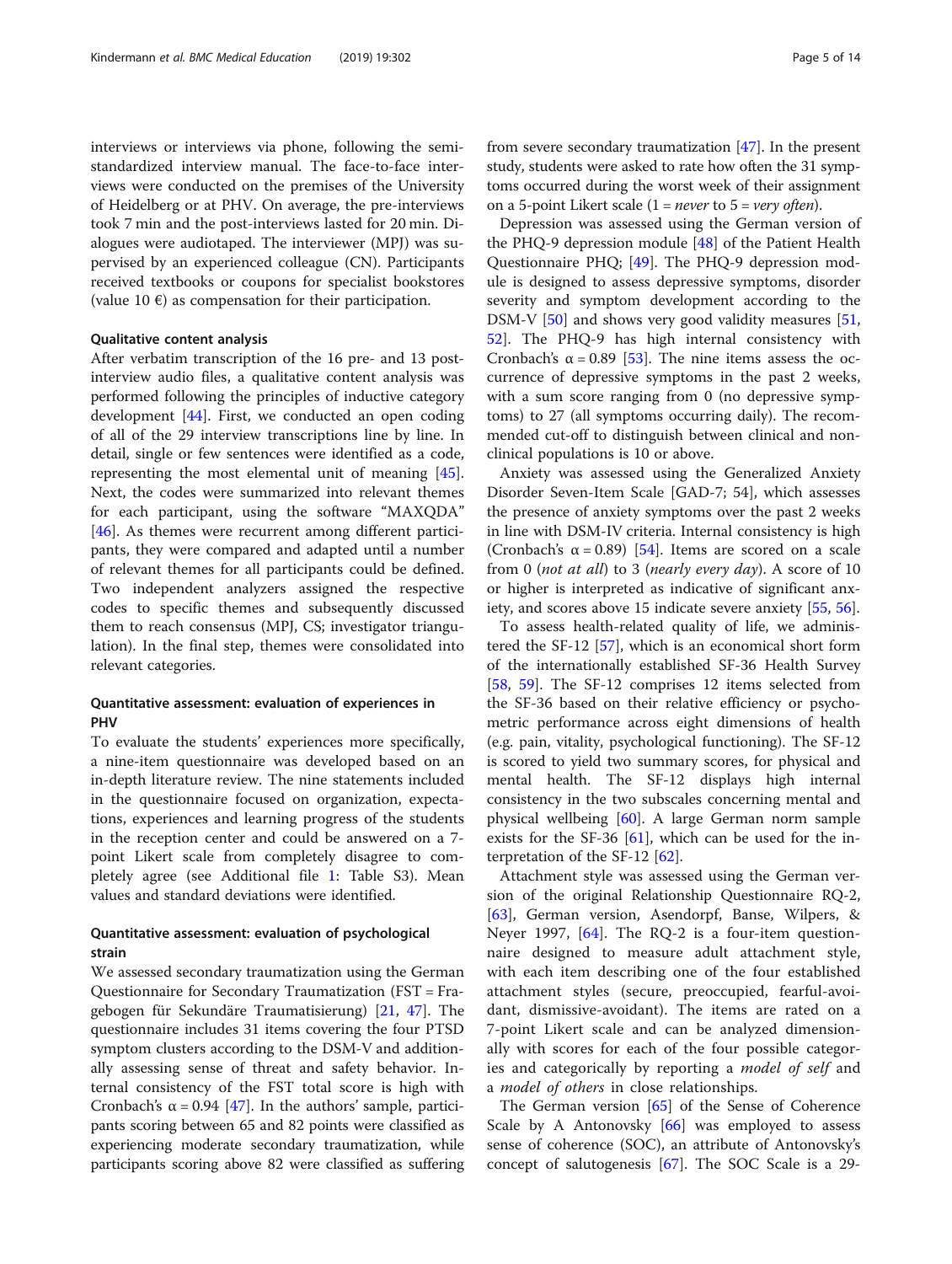item, multi-dimensional scale that assesses how people view life and, in stressful situations, identify, use and reuse their general resistance resources to maintain and develop their health. Its three main dimensions, comprehensibility (four items), manageability (five items) and meaningfulness (four items), are scored on a 7-point Likert scale with two anchoring responses, "never" and "very often". A large community-based sample  $(n =$ 1944) with age- and gender-specific standard scores exists for the German population [[68,](#page-13-0) [69\]](#page-13-0).

#### Quantitative statistical analysis

Data are presented as means  $\pm$  standard deviation (SD) or medians. For the sample description, descriptive statistics were computed. Normally distributed data were analyzed using parametric tests; otherwise, non-parametric tests were employed. A  $p$ -value < 0.05 was considered to be statistically significant. The software package IBM® SPSS<sup>®</sup> Statistics Version 22 was used for statistical analysis. Since the above mentioned study by Bugaj et al. (2016) [[31](#page-12-0)] examined the general stress load of medical students, we used the results of the PHQ-9, GAD-7, SF-12 and RQ-2 questionnaires as a "baseline"-measurement. In regard to the assessment of the Sense of Coherence, we used the psychometric results of the SOC scale in a large representative norm sample as the "baseline" measurement, which were taken from a study by Hannöver et al. (2004) [[69\]](#page-13-0). By comparing the psychometric results of the present study with the results of the studies conducted by Bugaj et al. and Hannöver et al., we aimed to estimate the extent of context-specific stressors in a reception center for refugees on the psychological burden of medical students. The group comparisons were carried out using Student's t-test for independent samples. Correlations were calculated using Pearson's correlation coefficients.

## Results

#### Sample description and response rate

The sociodemographic characteristics of the sample are displayed in Table 2. From a total of 89 medical students,  $n = 62$  students participated in the investigation, corresponding to a response rate of 69.6%. The main reasons given by students for not participating in the study were 1) lack of time or 2) not wanting to reveal personal information. Interviews were held with a subsample of  $n = 16$  students for the pre interviews and  $n =$ 13 for the post interviews. The students showed a high diversity of motivations to volunteer in the refugee reception center in parallel to their core curriculum; these are depicted in Fig. [1](#page-6-0). 8.1% of the students deemed that psychological support, i.e. supervision, was necessary following the assignments. Students' wish for psychosocial support was not correlated with gender or the number

Table 2 Sociodemographic characteristics of the assessed medical students

| Psychosocial assessment ( $n = 62$ )                   |              |  |  |  |
|--------------------------------------------------------|--------------|--|--|--|
| variable                                               | mean (SD)    |  |  |  |
| Age [years]                                            | 23.63 (2.40) |  |  |  |
| Gender [female / male]                                 | 79% / 21%    |  |  |  |
| Year of study [years]                                  | 3.35(1.31)   |  |  |  |
| Number of shifts                                       | 4.08(3.26)   |  |  |  |
| Current treatment (having started prior to assignment) |              |  |  |  |
| -Psychotherapeutic                                     | 1.6%         |  |  |  |
| -Psychopharmacological                                 | 1.6%         |  |  |  |

of shifts in the reception center. At the beginning of the investigation, some of the participants reported that they were currently undergoing psychotherapeutic or psychopharmacological treatment (see Table 2).

#### Qualitative assessment: results of pre-post interviews

With regard to the qualitative analysis of the interview transcripts, 210 single codes from the pre-interviews and 367 single codes from the post-interviews were identified. From these codes, three main categories were derived regarding the pre-interviews and four main categories regarding the post-interviews. The main categories of the pre-interviews were (A) prior experiences with refugees or flight, (B) motivations for voluntary assignment and (C) expectations prior to the assignment. Each of the main categories  $(A \text{ to } C)$  contained 2–7 themes, which were further differentiated into subthemes. The main categories of the post-interviews were (D) subjective experience during the assignment, (E) subjective experiences after the assignment, (F) reappraisal and (G) meaningfulness. Each of these main categories contained 2–5 themes, which were further differentiated into subthemes. Citations for each definition are depicted in Table [3](#page-7-0).

#### Definitions of main categories and themes of pre-interviews

Prior experiences with refugees or flight (36 codes) Some of the students already had experiences with flight through internships or clinical traineeships. Furthermore, a few participants recalled a history of flight in their own family. The students often debated the issue of refugees and flight with colleagues, friends and family prior to their commitment and were often confronted with concerns from others about their assignment.

Motivations for voluntary assignment (55 codes) Important motivations of the students mainly concerned social and political issues. In the context of political aspects, some participants felt a need to underline their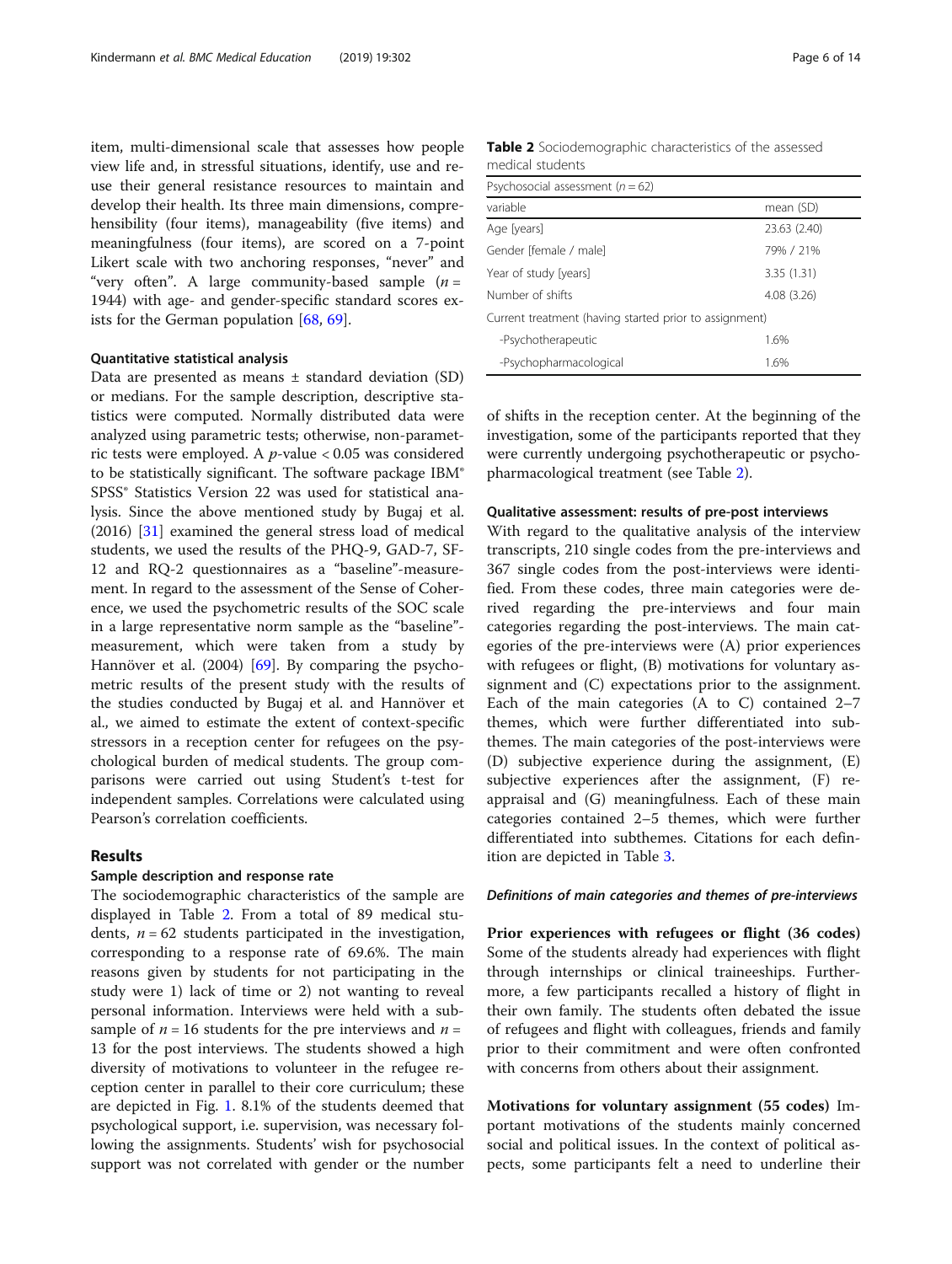<span id="page-6-0"></span>

views as a counterbalance to xenophobic or conservative opinions. Moreover, the students hoped to broaden their personal and occupational horizons by encountering people from other cultures. The feeling of satisfaction from being able to give aid to people in need also played an important role.

Expectations prior to the assignment (119 codes) A large proportion of medical students expected and worried about the administrative and organizational tasks that they would have to undertake in the reception center PHV, but was also prepared to perform medical tasks if required. However, they considered the main challenges to lie in the anticipated language barriers and cultural differences. With regard to anticipated medical challenges, the students were worried about insufficient medical equipment on site. The participants mentioned infectious and exotic diseases, mainly tuberculosis, as an anticipated challenge. Nevertheless, they also expected high numbers of refugees with severe psychological traumatization. Some of the participants estimated that learning about the refugees' potentially traumatic background stories or experiencing severe medical conditions of refugees might affect them outside of their assignment, or even lead to psychological strain.

# Definitions of main categories and themes of postinterviews

Subjective experiences during the assignment (248 codes) Medical students often perceived themselves in

the role of a mediator between the different occupational groups in the reception center, e.g. refugees, doctors, social workers, security personnel and interpreters. An important interactional challenge lay in the language barrier with which students were faced. In addition, they reported challenges in the context of cultural differences, especially issues of gender-specific interaction or concerning the performance of physical examination. With respect to medical challenges, participants mentioned the handling and treatment of patients with chronic or infectious diseases as well as psychologically strained or even traumatized individuals, while not having sufficient capacities to offer proper treatment. Through assisting in the doctors' offices or reading the doctors' letters, the participants learned in detail about the refugees' personal background stories and strokes of fate. In this context, a central theme was the refugees' insufficient access to medical support on their flight, as well as the major consequences of torture and the loss of close relatives through persecution and war. Especially in the latter case, the language barrier was reported to be a major obstacle to building up therapeutic trust. The medical students perceived the intensity, frequency and quality of contacts with the refugees in various ways, evoking a broad range of emotions. In many cases, participants indicated a feeling of helplessness concerning the individual situation in the reception center on the one hand, and the refugees' background stories, their flight and the necessity for social provision on the other. Positive emotions, especially pleasure and fulfillment, were often evoked due to contact with children or pregnant women.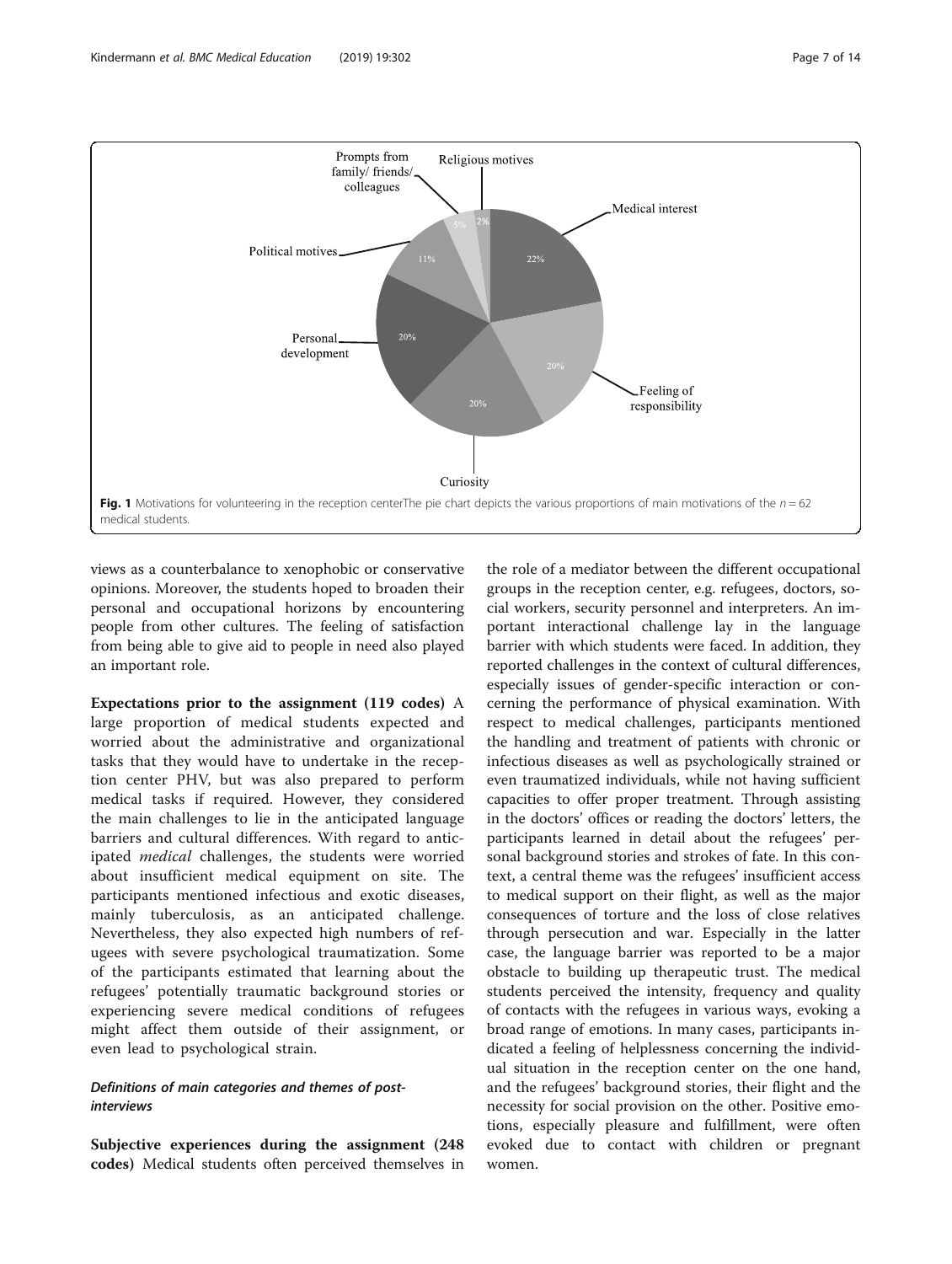#### <span id="page-7-0"></span>Table 3 Quotations from semi-structured interviews with subgroup of students

Quotations from pre-interviews

Category A: Prior experiences with refugees or flight (36 codes)

- "In the hospital I already had some encounters with refugees, which I found very positive (…) I found it a little bit difficult that there were certain expectations (from the refugees)" (B)
- "My grandparents arrived as refugees in Germany after the Second World War" (H)
- "If there's something in the news, once again everybody talks about it. It is an issue which divides (the opinions of) everybody. I mean, it is okay now; we are here at the university in Heidelberg and here we have a (common) opinion. But what about other communities? (…) I do try not to discuss too much, because you know, there won't be an easy solution. I don't think this is the aim of the Patrick Henry Village. You don't try to solve the problem, but somehow try to give aid to those, who are there, who need medical help." (C)

Category B: Motivations for voluntary assignment (55 codes)

- "(I want to get) a more realistic perspective on the whole refugee issue; and perhaps I can learn from it some modesty and gratitude for the life conditions in which I grew up and in which I live now." (B)
- "I think everybody can contribute a little bit (…) and then certain things may be realized, which would not have been possible otherwise."(G)
- "I (consider) us, as a community, as well as me, as an individual, to have a duty (to give aid)" (M).

Category C: Expectations prior to the assignment (119 codes)

- "In fact, I expect a range of diseases that are not typically taught in medical curriculum. (…) and I also think that (…) a lot of them (refugees) come to Germany with traumatic experiences, so that giving aid is very difficult." (B)
- "I just don't know what I'll be confronted with. I think when there are severe issues, it won't just simply pass me by." (G)
- "What about infectious diseases? (…) tuberculosis is very frequent in those countries." (D)

#### Quotations from post-interviews

Category D: Subjective experiences during the assignment (248 codes)

- "(I communicated) with general practitioners, if they had issues; or someone from the university called me with an issue. (It was important) to communicate and solve problems within the team." (R)
- "And then something happens or a doctor doesn't make progress (in examining a patient) and everybody has to wait. Consequently the atmosphere (in the waiting room) can rapidly become stressed." (R)
- "(For example, when) they (refugees) just didn't understand what kind of pills they had to take. Due to the language barrier it (the issue) was magnified and sometimes it got very loud." (W)
- Category E: Subjective experiences after the assignment (31 codes)
- "(It is) fascinating to switch from the lives in which those people (refugees) are captured, back to my own, normal life. A life (of refugees), in which the most important role is played by where you are and where you can stay and in which other people decide if you are allowed to move along or not. This is quite interesting (…) to deal with it, to listen to what the media and others report. It was quite distressing for me, even dominating my everyday life for a time (…) so I talked and read a lot about it and even dreamed that I was in a war."(Y)
- "That means I can't really detach (the experiences in PHV) from what happens later on. But in fact, I felt well mostly. So, I ride my bicycle for half an hour. Then I have some time to focus on the rest or the other

## Table 3 Quotations from semi-structured interviews with subgroup of students (Continued)

world, so to speak. And then it is usually OK again." (R)

• "I can state, except for the last shift, I really felt well the other shifts. I felt I was efficient, because I accomplished something on this day." (O)

Category F: Reappraisal (31codes)

- "(I learned) that you can't just consider them (refugees) overall to be a homogenous mass; instead there are arriving as very, very diverse human beings." (Y)
- "At the beginning I thought 'The refugees need help, every one of them is kind and grateful'. Of course, there are such friendly patients among the people. But working in PHV, I recognized that some others are quite unkind. In fact, you have a naive idea in your head that everybody is really happy and everybody is kind. Well, in fact we are kind. However, as I said before, there was that one (refugee) screaming so loud. Sometimes, situations weren't quite friendly." (Q)
- "Since then, I consider medicine to be a more political issue. The basic right for medical provision is in fact supreme; it is the supreme human right. I'm so aware of this now." (Ö)

#### Category G: Meaningfulness (57 codes)

- "(I had the feeling) that I was doing something, without which it wouldn't have worked out as well as it did. Till then I had the feeling of affecting something, even if it was marginal. But when I sat in the doctor's office, looking over his shoulders, like in a usual traineeship and taking blood samples means constraining (of the procedures), then you have to be clear about what you are doing and who's benefiting from this." (Z)
- "(I think) that it was and still is worth going there (PHV). That this is a kind of work which I, being intrinsically motivated, enjoy performing and which gives something back to me. And that it is nice, to give aid to people in need." (Ä)
- "In any case, I learned a lot. Not only on a medical level, but I also became aware of a lot of organizational stuff and about the procedures which you perform in such a medical center." (S)

Subjective experiences after the assignment (31 codes) Following their work in the reception center, students concerned themselves with medical as well as organizational aspects of their experiences, reflecting on the broader perspective of global flight and refugee health issues. Some students reported having been preoccupied with remembering, at times even for weeks, the individual situations in the outpatient clinic or traumatic background stories of the refugees. Subsequently, they talked to friends, family and colleagues in order to cope with their negative experiences of the assignment. However, a major proportion of students did not consider psychological support, e.g. supervision, to be necessary.

Reappraisal (31codes) Some participants reported changing their view on refugees, stating it to now be "more realistic". Most students underlined that their view on the world had been confirmed rather than changed due to working with refugees. However, they highlighted a newfound awareness of the comfort of their own life and their "privileged" standard of living. From this, they often derived a kind of responsibility and moral duty to help people in need. Finally, they stated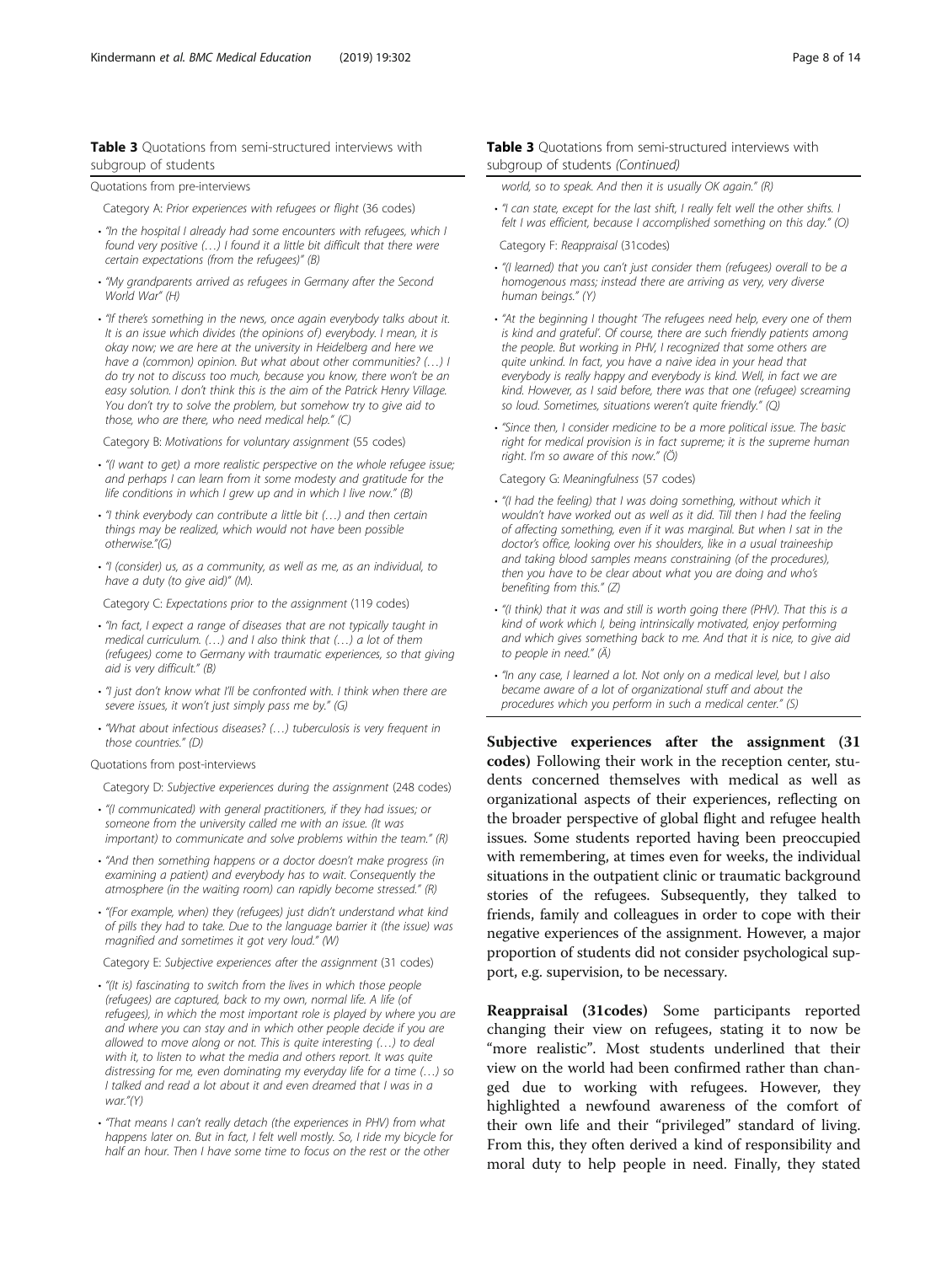that they gained knowledge concerning the political and ethical dimensions of medicine.

Meaningfulness (57 codes) The satisfaction from giving aid and being useful as well as the gain in medical, organizational, social and political knowledge were appraised as being of major personal benefit. In summary, most of the participating students appreciated the opportunity to become involved in the reception center and thus broaden their personal and cultural horizons.

# Medical students' rating of their experiences in the reception center

The students' responses to the nine statements of the questionnaire are depicted as mean values and standard deviations in Table 4. Participants reported only a small increase in medical knowledge  $(M = 2.63; SD = 1.74)$  but a major gain in knowledge and skills concerning interactional  $(M = 5.06; SD = 1.38)$  or organizational issues  $(M = 5.29; SD = 1.19).$ 

# Secondary traumatization and psychological strain in medical students

Quantitative results for psychological strain measures are depicted in Table [5](#page-9-0). Regarding individual FST scores, a moderate secondary traumatization due to the work in the reception center was present in 3.2% of the examined students. No students were found to be suffering from severe STS. Moreover, there were no gender differences with regard to the FST scores ( $p = .068$ ). A significant correlation was identified between the number of assignments in PHV and the FST sum score  $(r = .256, )$  $p = .045$ ). The participants' sum score for depressive symptoms and anxiety was significantly lower compared to a norm sample of first-year medical students [\[31\]](#page-12-0). In

Table 4 Evaluation of assignment in the reception center

| Medical students' ( $n = 62$ ) rating of experiences during refugee work |         |      |  |  |  |  |
|--------------------------------------------------------------------------|---------|------|--|--|--|--|
| Item                                                                     | Mean SD |      |  |  |  |  |
| The assignment in PHV was well organized                                 | 4.29    | 1.44 |  |  |  |  |
| I enjoyed the assignment in PHV                                          | 5.94    | 1.18 |  |  |  |  |
| The number of students per shift was completely<br>appropriate           | 5.66    | 1.17 |  |  |  |  |
| The range of tasks met my expectations precisely                         | 4.26    | 1.16 |  |  |  |  |
| I felt well supervised                                                   | 4.02    | 1.37 |  |  |  |  |
| The experiences I had are important for my future<br>occupation          | 4.40    | 1.78 |  |  |  |  |
| I gained knowledge on the medical level                                  | 2.63    | 1.74 |  |  |  |  |
| I gained knowledge on the organizational level                           | 5.29    | 1.19 |  |  |  |  |
| I gained knowledge on the interactional level                            | 5.06    | 1.38 |  |  |  |  |
| .                                                                        |         |      |  |  |  |  |

Medical students' evaluation of work in the reception center, assessed by nine statements rated on a 7-point Likert scale ranging from 1 = fully disagree to 7 = fully agree. The results are depicted as mean values (Mean) and standard deviations (SD)

summary, 17.7% of the participants showed PHQ-9 scores corresponding to mild depressive symptoms. 11.2% of the students displayed mild anxiety symptoms and 3.2% showed moderate anxiety symptoms. Healthrelated quality of life measured by the SF-12 indicated significantly higher scores for mental health when compared to a population of first-year medical students [\[31](#page-12-0)]. No gender differences were detected.

# Attachment style, sense of coherence and their correlation with psychological strain in medical students

The results of the measures for attachment style, sense of coherence and their respective correlations are depicted in Table [5.](#page-9-0) In terms of attachment style, high scores for "model of others" correlated with low scores for depressive symptoms. Furthermore, high scores for sense of coherence correlated significantly with low psychological strain values in terms of secondary traumatization, depression and anxiety.

# **Discussion**

The present study is the first to evaluate medical students' volunteer work in a refugee reception center. The results indicate that a small proportion of the students suffered from psychological strain following their assignment, mainly in terms of secondary traumatization. In this regard, a correlation between secondary traumatization on the one hand and the students' number of shifts in the reception center as well as a present sense of coherence on the other hand was detected. Subsequently, 8.1% of the participants deemed simultaneous or consecutive psychosocial support to be necessary. During their assignment, the students were confronted with mainly interpersonal and organizational problems as well as medical challenges in terms of infectious diseases or psychological traumatization. Following the assignment, the participants appraised their experiences in the reception center, especially the interactional and cultural experiences, to be relevant for their future occupation as doctors.

In the interviews and in the quantitative rating of their experiences, medical students reported various motivations for volunteering to work in a reception center. "Medical interest" was identified as the main motivation in the quantitative assessment of all medical students (indicated by 22%), followed by "sense of responsibility" (20%) and the "desire for personal development" (20%). In the qualitative in-depth interviews, the motivation of "medical interest" only played a marginal role, with "curiosity" concerning the refugees' personal background stories and the moral "responsibility" to give aid to these people being the crucial motivators for the subgroup. Irrespective of whether the reason for volunteering in the reception center PHV is more medical or interactional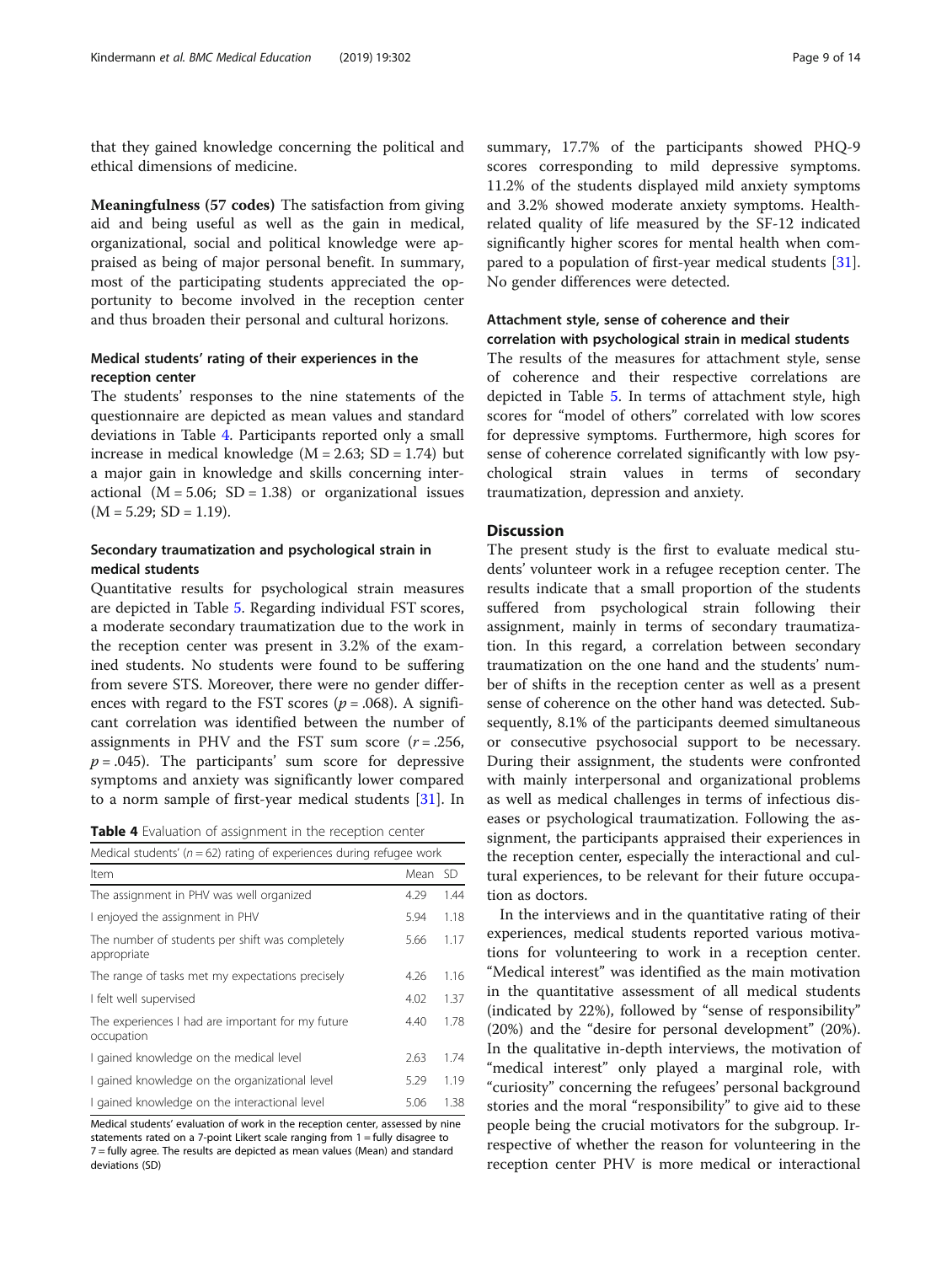<span id="page-9-0"></span>

| <b>Table 5</b> Psychological strain and attachment style: Descriptive data and correlations |
|---------------------------------------------------------------------------------------------|
|---------------------------------------------------------------------------------------------|

| Psychological assessment- descriptive statistics ( $n = 62$ ) |                          |      |                    |                   |           |                          |                          |
|---------------------------------------------------------------|--------------------------|------|--------------------|-------------------|-----------|--------------------------|--------------------------|
| instrument                                                    | mean (sd)<br>norm sample |      |                    | significance      |           |                          |                          |
|                                                               |                          |      | mean (sd)          | n                 | t         | df                       | $\overline{p}$           |
| FST [31-155]                                                  | 38.52 (7.91)             |      |                    | $\qquad \qquad -$ | ÷         | $\overline{\phantom{m}}$ | $\overline{\phantom{0}}$ |
| PHQ [0-21]                                                    | 2.22(2.45)               |      | 6.03 $(4.19)^a$    | 290               | $-6.907$  | 334.917                  | $< 0.001$ **             |
| GAD [0-21]                                                    | 2.46(2.68)               |      | 5.34 $(4.24)^a$    | 290               | $-5.130$  | 322.314                  | $< 0.01**$               |
| SF-12 [0-100]                                                 |                          |      |                    |                   |           |                          |                          |
| Physical health score                                         | 56.06 (3.03)             |      | 55.06 $(5.08)^a$   | 290               | 1.493     | 332.081                  | 0.136                    |
| Mental health score                                           | 52.03 (6.52)             |      | 45.33 $(10.33)^a$  | 290               | 4.899     | 322.881                  | $< 0.001$ **             |
| <b>RQ</b>                                                     |                          |      |                    |                   |           |                          |                          |
| Model of self $[-12 - +12]$                                   | 4.58 (3.34)              |      | 3.81 $(3.633)^a$   | 279               | 1.525     | 222.417                  | 0.129                    |
| Model of other $[-12 - +12]$                                  | 0.81(3.57)               |      | $1.03$ $(3.260)^a$ | 279               | $-0.477$  | 177.991                  | 0.634                    |
| Secure                                                        | 5.16(1.35)               |      | 5.18 $(1.389)^a$   | 280               | $-0.103$  | 207.636                  | 0.918                    |
| Dismissing                                                    | 2.47 (1.79)              |      | 3.73 $(1.605)^a$   | 282               | $-5.479$  | 174.087                  | $< 0.01**$               |
| Preoccupied                                                   | 1.98 (1.09)              |      | 2.33 $(1.399)^a$   | 282               | $-1.849$  | 268.672                  | 0.066                    |
| Fearful                                                       | 3.87(1.67)               |      | 2.74 $(1.842)^a$   | 281               | 4.443     | 226.633                  | $< 0.01**$               |
| SOC-29 [29-203]                                               | 151.42 (16.63)           |      | 155.0 $(23.0)^b$   | 4002              | $-1.227$  | 490.21                   | 0.22                     |
| Psychological assessment – correlation analyses ( $n = 62$ )  |                          |      |                    |                   |           |                          |                          |
|                                                               | <b>FST</b>               |      | PHQ                |                   | GAD       |                          |                          |
|                                                               | $\mathsf r$              | p    | $\mathsf{r}$       | p                 | r         | p                        |                          |
| RQ - model of self                                            | $-.181$                  | .159 | $-.184$            | .152              | $-.029$   | .825                     |                          |
|                                                               | r                        | p    | r                  | p                 | r         | p                        |                          |
| RQ - model of other                                           | $-.047$                  | .718 | $-.264*$           | .038              | .074      | .568                     |                          |
|                                                               | r                        | p    | $\mathsf{r}$       | p                 | r         | p                        |                          |
| $SOC-29$                                                      | $-.414**$                | .001 | $-.428**$          | .001              | $-.487**$ | < .001                   |                          |

FST Questionnaire for Secondary Traumatization, PHQ-9 Patient Health Questionnaire depression module, GAD-7 Generalized Anxiety Disorder Scale, SF-12 12-item Short Form Health Survey, RQ Relationship Questionnaire, SOC-29 Sense of Coherence Scale. <sup>a</sup> [[31\]](#page-12-0), <sup>b</sup> [\[69\]](#page-13-0)

 $*p < .05; **p < .01$ 

in nature, it is apparent that the future generation of doctors has a major interest in the concerns of and communication with individuals from different cultures and countries [\[70\]](#page-13-0). This can be seen against the backdrop of increasing globalization, with its growing influence on areas of everyday life and its expansion into the medical sector due to the recent influx of refugees into industrial countries [[9,](#page-12-0) [13](#page-12-0)].

Prior to the assignment, the students expected that they would mainly be confronted with organizational and interpersonal challenges, but examining refugees' vital signs and assisting the outpatient clinic doctors in charge were also part of the students' expected duties and learning goals. As a further challenge, the participants reported both anticipated language barriers and the handling of physical and psychological conditions of the asylum seekers: They worried about high frequencies of infectious diseases, e.g. tuberculosis, beyond refugees [[15,](#page-12-0) [71](#page-13-0)], and about encountering individuals with severe psychological traumatization. In this regard, some

students even anticipated that they would be psychologically stressed by learning about the traumatic background stories of the asylum seekers. Despite these critical reflections, most of the examined students stated that their assignment was satisfying and generally met their expectations.

After working in PHV, participants reported only a minor gain in medical knowledge, which stands in contrast to their aforementioned motivations prior to the assignment: Instead, they indicated a much greater increase in interpersonal and organizational expertise, which can be referred to as rather "procedural capabilities". The students frequently saw themselves in the role of a "mediator", arbitrating between the various professions in PHV and thereby ensuring proper support and organization of medical and social procedures for the refugees in the outpatient clinic. Thus, the students' area of responsibility was not limited to medical issues, but rather broadly exceeded them, which the participants viewed as a highly valuable experience. Besides the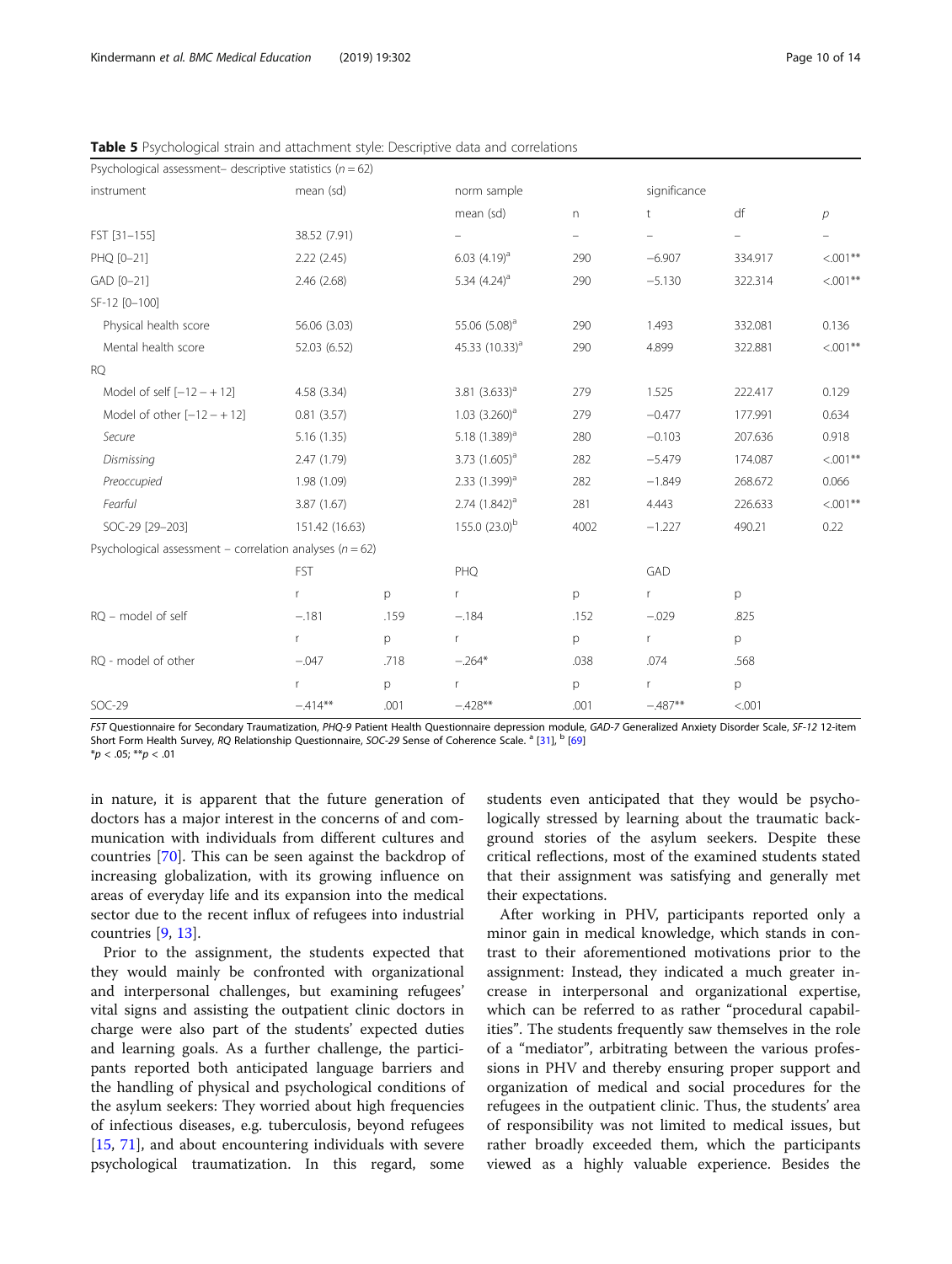etiology, diagnostics and treatment of physical and mental diseases, the students learned about the organizational and procedural challenges of medical provision for refugees, which are not usually a part of the medical curriculum. A direct link can be discerned between the ascertained high interest in global health issues and the students' gain in specific "medical-procedural knowledge". This leads to the important question of whether courses focusing on refugees and global health issues should be obligatory in medical curricula, in order to inform every student about global health problems at least to some degree; or whether such courses should be offered as electives, as is already the case in various universities around the world [[9,](#page-12-0) [17\]](#page-12-0). In our view, when discussing this question, the potential psychological strain arising in students working in specific settings involving global health issues needs to be taken into account.

The students experienced their individual encounters with the refugees in different ways and showed various reactions which they articulated in the interviews: A large proportion of the participants reported feeling satisfied by having the opportunity to contribute to the refugees' well-being and integration. However, some students showed signs of psychological strain after their assignment: They suffered from depressive feelings and intrusive recollections of the refugees' depictions of traumatic experiences, even for weeks after the assignment, which can be a sign of secondary traumatization (STS) [[21\]](#page-12-0). Additionally, some gained a perspective on their own "privileged" standard of living and changed their views about themselves and the world. The concept of vicarious traumatization (VT) was mainly developed with regard to such changes in cognitive categories after close contact with primarily traumatized individuals, and thus encompasses affective as well as cognitive reactions of initially healthy subjects [\[20](#page-12-0), [24\]](#page-12-0). These reactions were identified in a minority of the interviewees. Finally, the students concluded that their voluntary assignments in the reception center for refugees were positive, and gave them the chance to broaden their cultural horizons.

Within the framework of the concurrent triangulated design of the mixed-method approach, the results of the content analysis are generally in line with the results of the psychometric questionnaires. The quantitative analysis revealed that 96.7% of the students did not suffer from secondary traumatic stress (STS). The students' sense of coherence, which did not significantly differ from that of a representative German norm sample, was identified as a protective factor concerning the development of secondary traumatization, depression and anxiety. The protective effect of high values for sense of coherence was already confirmed in previous studies regarding secondary traumatization [\[72](#page-13-0), [73\]](#page-13-0), but also in the context of primary traumatization in terms of PTSD

[[74\]](#page-13-0). The participants showed significantly lower values for depression (PHQ-9) and anxiety (GAD-7), a significantly higher score for mental well-being (SF-12), a significantly lower rate of dismissing attachment style, but simultaneously a significantly higher rate of fearful attachment compared to a sample of first-year medical students in a study conducted by Bugaj et al. [[31\]](#page-12-0). These findings may be due to a selection effect, as participation was exclusively voluntary. This notion leads to the assumption that individuals who are already suffering from depressive feelings or interpersonal difficulties, being associated with dysfunctional attachment, are probably unlikely to volunteer in a reception center.

Taken as a whole, the majority of students felt that the assignment in the reception center for refugees broadened their horizons regarding cultural aspects and that they gained a lot of knowledge. Increasingly, the future generation of physicians will be faced with matters of globalization in general, and global health in particular. In this regard, it is important that medical students develop an awareness of cultural differences and particularities, and are sensitive towards these aspects [\[75](#page-13-0)]. As people who encounter individuals from diverse cultures in their working environment, doctors and medical students must meet the demands of a progressing "medical globalization". Apart from being a challenge, these new psychosocial and medical developments also bring the opportunity for medical students to gain knowledge and skills in a working environment that differs from their usual internships. Therefore, we would like to advocate that obligatory theoretical and practical courses will be included in the medical curriculum. In addition, the basic topics from the obligatory classes could be intensified in additional elective seminars. However, the present study showed that some of the medical students are at risk to develop secondary traumatization after working with traumatized refugees. We therefore propose that students attend psychoeducational courses in which they learn about psychological burden and secondary traumatization as potential consequences of their assignment [\[76](#page-13-0)] prior to the obligatory courses. These introductory courses were held for the students participating in our study. During their placement in a reception center, individuals should receive frequent supervision by trained psychotherapists [\[24\]](#page-12-0). The aim of this support should be to 1) prevent psychological distress or secondary traumatization and 2) be able to identify students who show signs of distress due to their working assignments. Additionally, students should be offered the opportunity to confidentially reach out to psychotherapists in case of psychological strain. The "caseload" of the students working in the reception center should be balanced and time for self-care activities should be taken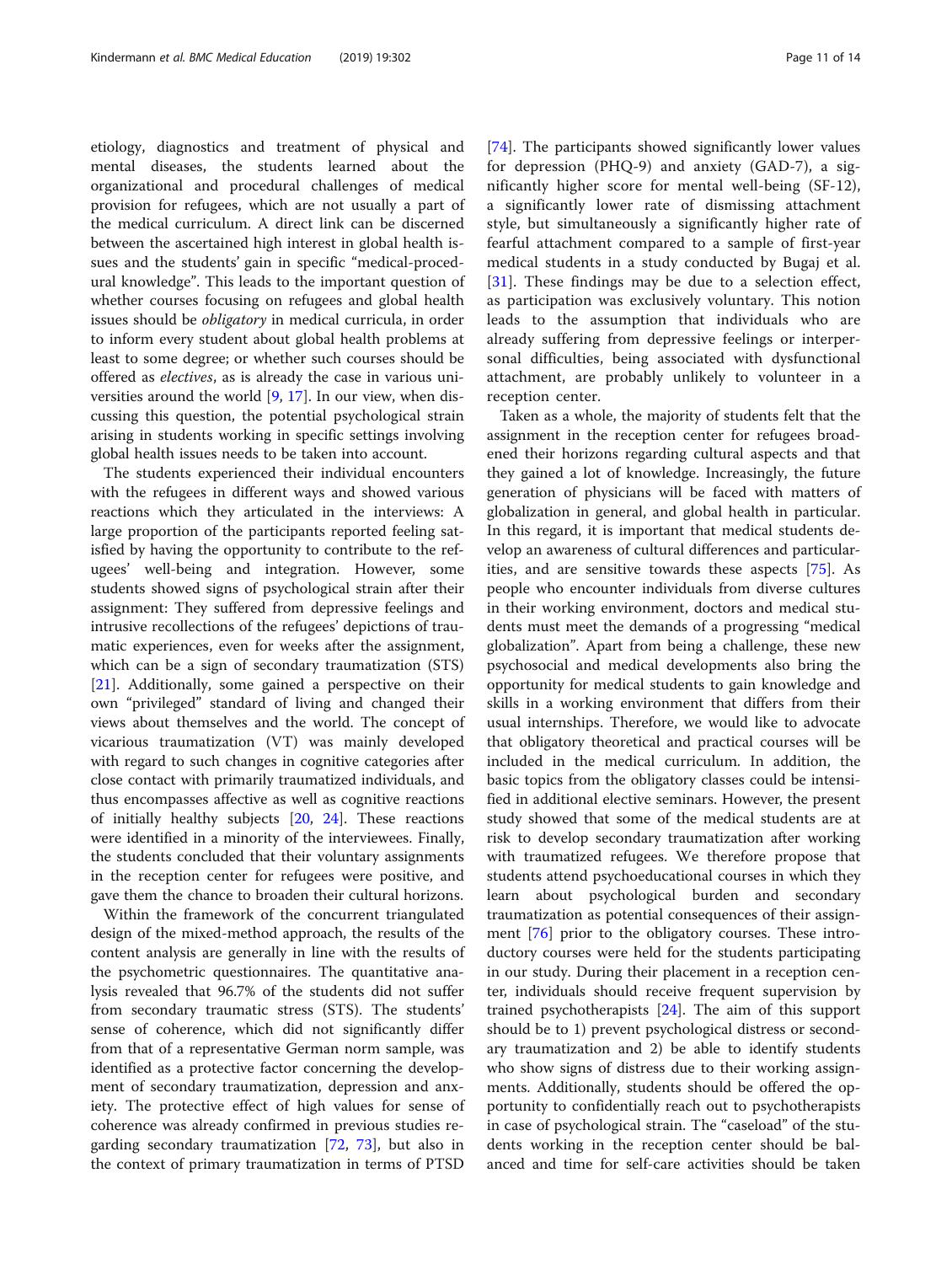<span id="page-11-0"></span>into account [\[24](#page-12-0)]. Additionally, when students attend courses in which they are likely to encounter traumatized individuals, they should be regularly screened for signs of psychological burden.

# Limitations

Several limitations of this study should be mentioned: First, in our study we only examined a relatively small number of participants. Nevertheless, compared to the existing literature, this study is the largest assessment of medical students working in a refugee reception center. Moreover, the high response rate to questionnaires in the current study is not reported in the majority of comparable studies, leading to an acceptable comparability of our findings. Second, psychometric data was only collected after the students had finished their assignments in the reception center. In order to evaluate the actual impact this working environment has on symptoms of depression, anxiety disorders and overall well-being, students would have to be assessed before they start their assignment. However, this restriction does not apply to the measurement of secondary traumatization because the questionnaire (FST) specifically refers to a defined situation in the past. In the case of our study, this situation was the assignment in the reception center. Although the interviews were conducted only in a subsample of students, the codes and categories resulting from the qualitative content analysis gradually reached proper saturation. Third, the abovementioned selection effect arising from the fact that students' work in the reception center was voluntary might restrict the generalizability of our findings. The cross-sectional nature of the design only allowed us to identify correlations between personality factors and the severity of psychological strain; the causal role of these factors needs to be conclusively confirmed in predictive studies.

# Conclusion

The present study indicates that medical students working voluntarily in a reception center for refugees only suffer from minor psychological strain. Nevertheless, individual students displayed explicit symptoms of secondary traumatic stress (STS) following their assignments. Due to their work in the reception center, students were able to improve their cultural awareness, which they reported to be relevant for their future occupation. In view of increasing globalization, theoretical and practical courses on issues of flight and global health should be implemented as an obligatory part of medical curricula, accompanied by the optional provision of psychosocial support.

# Additional file

[Additional file 1:](https://doi.org/10.1186/s12909-019-1730-8) Table S1. Questionnaire on the sociodemographic data of the medical students. Table S2. Manual for semi-standardized interviews with the medical students. Table S3. Nine-item questionnaire to evaluate the medical students' experiences in PHV. (DOCX 29 kb)

#### Abbreviations

BAMF: Bundesamt für Migration und Flüchtlinge (Federal Ministry for Migration and Refugees); COREQ: Consolidated Criteria for Reporting Qualitative Research; DSM-5: Diagnostic and Statistical Manual of Mental Disorders-5; DSM-IV: Diagnostic and Statistical Manual of Mental Disorders-IV; EHC: European Homecare; FST: Fragebogen für Sekundäre Traumatisierung (Questionnaire for Secondary Traumatization); GAD-7: Generalized Anxiety Disorder Seven-Item Scale; M: Mean value; PHQ-9: Patient Health Questionnaire, Depression Module; PHV: Patrick Henry Village; PTSD: Posttraumatic Stress Disorders; RQ-2: Relationship Questionnaire; SBME: Simulation-Based Medical Education; SD: Standard Deviation; SF-12: Short Form (of the health-related quality of life questionnaire); SOC: Sense of Coherence; STS: Secondary Traumatic Stress; UNHCR: United Nations High Commissioner for Refugees; VT: Vicarious Traumatization

#### Acknowledgments

We would like to thank Sarah Mannion for excellent proofreading.

#### Authors' contributions

CN, DK, CS, MPJ, KB, KW, FJ, JS and WH designed the study and its protocol. MPJ, CN, CS and DK were responsible for the realization of the study. CN was general supervisor of the study and was most helpful in assisting throughout. CS and DK were responsible for calculation of statistics. DK and CN conducted the main body of the work on this article. MPJ, CS, KB, KW, FJ, JS and WH were involved in proofreading the article and gave their final approval. All authors read and approved the final manuscript.

#### Funding

This study was supported by the Ministry of Science, Research and Arts Baden-Württemberg, Germany. Project identification number: D 100011720; AZ42–04 HV.MED (16)27/1. We acknowledge financial support by the Deutsche Forschungsgemeinschaft and Ruprecht-Karls-Universität Heidelberg within the funding program Open Access Publishing. The funding bodies were not involved in designing the present study, in collection, analyses and interpretation of data or in writing the manuscript.

#### Availability of data and materials

The datasets used and analyzed during the current study are available from the corresponding author on reasonable request.

#### Ethics approval and consent to participate

Ethical approval was granted by the ethics committee of the University of Heidelberg (Nr. S-694/2015). Study participation was voluntary and all candidates were assured of anonymity and confidentiality. The study was conducted in accordance with the Declaration of Helsinki (most recent version: Fortaleza, Brazil, 2013). Written consent was obtained from all participants.

#### Consent for publication

Participants gave consent for direct quotes from the interviews to be published in the present study.

#### Competing interests

CN is a member of the editorial board of BMC Medical Education.

#### Author details

<sup>1</sup>Department of General Internal Medicine and Psychosomatics, University Hospital Heidelberg, Heidelberg, Germany. <sup>2</sup>Department of General Practice and Health Services Research, University Hospital Heidelberg, Heidelberg, Germany. <sup>3</sup>Department of Psychosomatic Medicine and Psychotherapy Medical University Hospital Tübingen,University of Tübingen, Tübingen, Germany.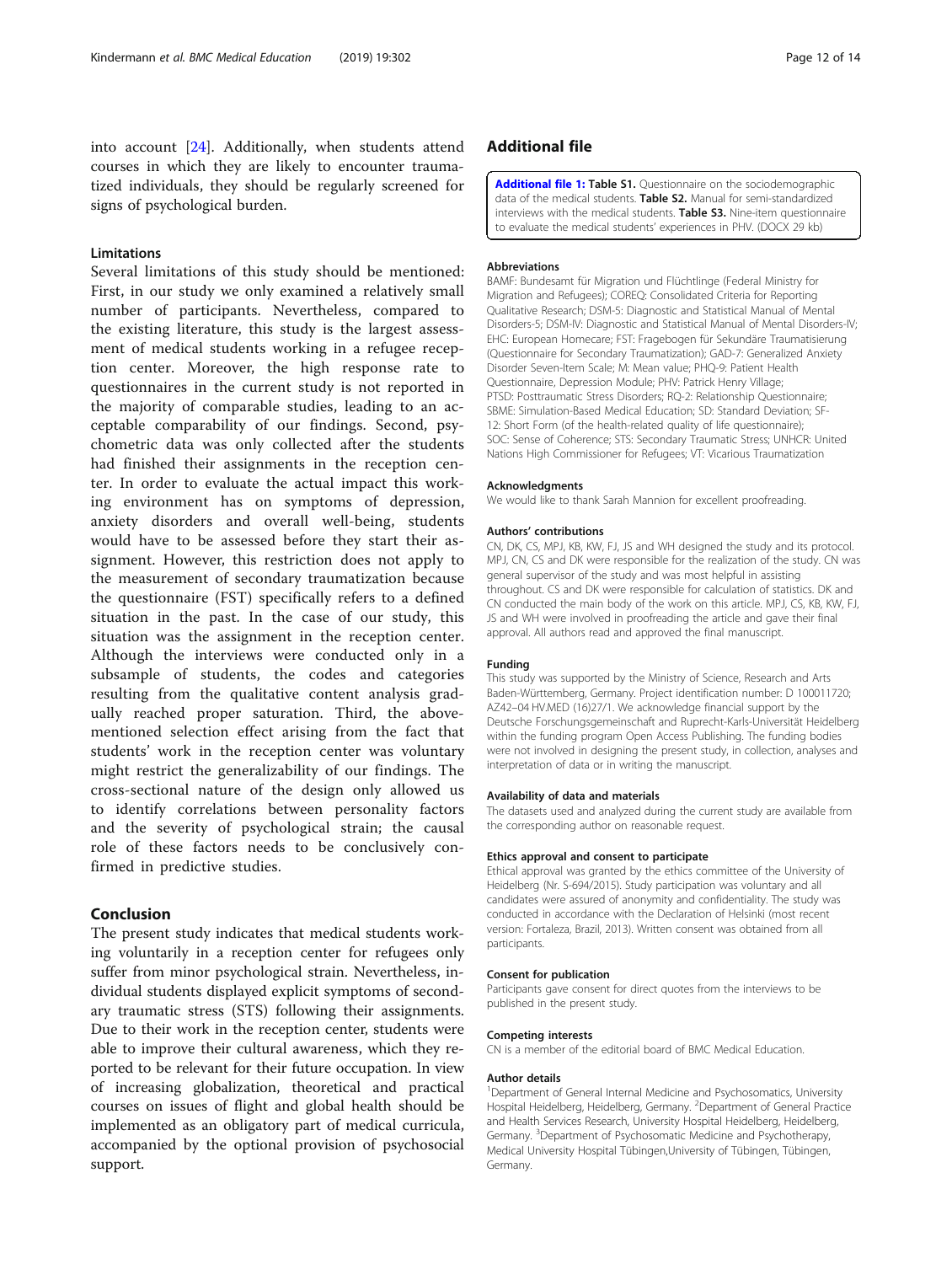#### <span id="page-12-0"></span>Received: 26 April 2018 Accepted: 25 July 2019 Published online: 05 August 2019

- References
- 1. UNHCR The UN Refugee Agency: Figures at a Glance. [http://www.unhcr.](http://www.unhcr.org/figures-at-a-glance.html) [org/figures-at-a-glance.html.](http://www.unhcr.org/figures-at-a-glance.html) Accessed 2 Aug 2017.
- 2. IOM International Organization for Migration: Mediterranean Migrant Arrivals Top 363,348 in 2016; Deaths at Sea: 5,079. [https://www.iom.int/news/](https://www.iom.int/news/mediterranean-migrant-arrivals-top-363348-2016-deaths-sea-5079) [mediterranean-migrant-arrivals-top-363348-2016-deaths-sea-5079](https://www.iom.int/news/mediterranean-migrant-arrivals-top-363348-2016-deaths-sea-5079). Accessed 2 Aug 2017.
- 3. Lee D, Philen R, Wang Z, McSpadden P, Posey DL, Ortega LS. Disease surveillance among newly arriving refugees and immigrants—electronic disease notification system, United States, 2009. MMWR Surveill Summ. 2013;62(7):1–20.
- 4. Ravensbergen SJ, Lokate M, Cornish D, Kloeze E, Ott A, Friedrich AW, van Hest R, Akkerman OW, de Lange WC, van der Werf TS. High prevalence of infectious diseases and drug-resistant microorganisms in asylum seekers admitted to hospital; no Carbapenemase producing Enterobacteriaceae until September 2015. PLoS One. 2016;11(5):e0154791.
- 5. Meier V, Artelt T, Cierpiol S, Gossner J, Scheithauer S. Tuberculosis in newly arrived asylum seekers: a prospective 12 month surveillance study at Friedland, Germany. Int J Hyg Environ Health. 2016;219(8):811–5.
- Sonden K, Castro E, Tornnberg L, Stenstrom C, Tegnell A, Farnert A. High incidence of plasmodium vivax malaria in newly arrived Eritrean refugees in Sweden since May 2014. Euro Surveill. 2014;19(35):20890.
- 7. Bozorgmehr K, Mohsenpour A, Saure D, Stock C, Loerbroks A, Joos S, Schneider C. Systematic review and evidence mapping of empirical studies on health status and medical care among refugees and asylum seekers in Germany (1990-2014). Bundesgesundheitsblatt Gesundheitsforschung Gesundheitsschutz. 2016;59(5):599–620.
- Steel Z, Chey T, Silove D, Marnane C, Bryant RA, van Ommeren M. Association of torture and other potentially traumatic events with mental health outcomes among populations exposed to mass conflict and displacement: a systematic review and meta-analysis. JAMA. 2009;302(5): 537–49.
- 9. Bateman C, Baker T, Hoornenborg E, Ericsson U. Bringing global issues to medical teaching. Lancet. 2001;358(9292):1539–42.
- 10. Wilson CL, Pust RE, Hunt DD. Why teach international health? A view from the more developed part of the world/commentary. Educ Health. 1999; 12(1):85.
- 11. Rowson M, Smith A, Hughes R, Johnson O, Maini A, Martin S, Martineau F, Miranda JJ, Pollit V, Wake R. The evolution of global health teaching in undergraduate medical curricula. Glob Health. 2012;8(1):1.
- 12. Low N, Lawlor D, Egger M, Ness A. Global issues in medical education. Lancet. 2002;359(9307):713–4.
- 13. Mohamed-Ahmed R, Daniels A, Goodall J, O'Kelly E, Fisher J. 'Disaster day': global health simulation teaching. Clin Teach. 2016;13(1):18–22.
- 14. Griswold K, Zayas LE, Kernan JB, Wagner CM. Cultural awareness through medical student and refugee patient encounters. J Immigr Minor Health. 2007;9(1):55–60.
- 15. Dussan KB, Galbraith EM, Grzybowski M, Vautaw BM, Murray L, Eagle KA. Effects of a refugee elective on medical student perceptions. BMC Med Educ. 2009;9:15.
- 16. Duke P, Brunger F. The MUN Med Gateway Project: marrying medical education and social accountability. Can Fam Physician. 2015;61(2):e81–7.
- 17. Griswold K, Kernan JB, Servoss TJ, Saad FG, Wagner CM, Zayas LE. Refugees and medical student training: results of a programme in primary care. Med Educ. 2006;40(7):697–703.
- 18. Griswold K. Refugee health and medical student training. Fam Med. 2003; 35(9):649–54.
- 19. Kindermann D, Schmid C, Derreza-Greeven C, Huhn D, Kohl RM, Junne F, Schleyer M, Daniels JK, Ditzen B, Herzog W, et al. Prevalence of and risk factors for secondary traumatization in interpreters for refugees: a crosssectional study. Psychopathology. 2017;50(4):262–72.
- 20. McCann LI, Pearlman LA. Vicarious traumatization: a framework for understanding the psychological effects of working with victims. J Trauma Stress. 1990;3(1):131–49.
- 21. Daniels J. Sekundäre Traumatisierung. Psychotherapeut. 2008;53(2):100–7.
- 22. Figley C. Compassion fatigue as secondary traumatic stress disorder: an overview, w: compassion fatigue, red. New York: CR Figley; 1995.
- 23. Sabin-Farrell R, Turpin G. Vicarious traumatization: implications for the mental health of health workers? Clin Psychol Rev. 2003;23(3):449–80.
- 24. Pearlman LA, Saakvitne KW. Trauma and the therapist: countertransference and vicarious traumatization in psychotherapy with incest survivors. New York: WW Norton & Co: 1995.
- 25. Litz BT, Gray MJ, Bryant RA, Adler AB. Early intervention for trauma: current status and future directions. Clin Psychol Sci Pract. 2002;9(2):112–34.
- 26. Zurbriggen EL. Preventing secondary traumatization in the undergraduate classroom: Lessons from theory and clinical practice. Psychol Trauma Theory Res Pract Policy. 2011;3(3):223.
- 27. O'Halloran MS, O'Halloran T. Secondary traumatic stress in the classroom: ameliorating stress in graduate students. Teach Psychol. 2001;28(2):92–7.
- 28. Harr C, Moore B. Compassion fatigue among social work students in field placements. J Teach Soc Work. 2011;31(3):350–63.
- 29. Knight C. Indirect trauma in the field practicum: secondary traumatic stress, vicarious trauma, and compassion fatigue among social work students and their field instructors. J Baccalaureate Soc Work. 2010;15(1):31–52.
- Yehuda R, Keefe RS, Harvey PD, Levengood RA. Learning and memory in combat veterans with posttraumatic stress disorder. Am J Psychiatry. 1995;152(1):137.
- 31. Bugaj TJ, Müksch C, Ehrenthal JC, Köhl-Hackert N, Schauenburg H, Huber J, Schmid C, Erschens R, Junne F, Herzog W, et al. Stress in medical students: a cross-sectional study on the relevance of attachment style and structural integration. Psychother Psychosom Med Psychol. 2016;66(02):88–92.
- 32. Creswell JW, Clark VLP. Designing and Conducting Mixed Methods Research. Thousand Oaks: Sage publications; 2017.
- 33. Creswell JW, Plano Clark VL, Gutmann ML, Hanson WE. Advanced mixed methods research designs. In: Handbook of mixed methods in social and behavioral research, vol. 209; 2003. p. 240.
- 34. Nikendei C, Huhn D, Adler G, von Rose PB, Eckstein T, Fuchs B, Gewalt S, Greiner B, Günther T, Herzog W, et al. Development and implementation of an outpatient clinic at an initial reception centre for asylum seekers in the German federal state of Baden-Wuerttemberg. ZEFQ. 2017;126:31–42.
- 35. O'cathain A, Murphy E, Nicholl J. The quality of mixed methods studies in health services research. J Health Serv Res Policy. 2008;13(2):92–8.
- 36. Wahedi K, Nöst S, Bozorgmehr K. Health examination of asylum seekers: a nationwide analysis of state policies in Germany. Bundesgesundheitsblatt-Gesundheitsforschung-Gesundheitsschutz. 2017;60(1):108–17.
- 37. Manok N, Huhn D, Kohl RM, Ludwig M, Schweitzer J, Kaufmann C, Terhoeven V, Ditzen B, Herpertz SC, Herzog W, et al. Outpatient clinic for refugees with posttraumatic disorders and mental burdens in a state reception center. Psychotherapeut. 2017;62(4):333–40.
- 38. Edwards R, Piachaud J, Rowson M, Miranda J. Understanding global health issues:
- are international medical electives the answer? Med Educ. 2004;38(7):688–90. 39. Flick U. Qualitative research in psychology: a textbook. London: Sage; 2002.
- 40. Helfferich C. Qualität qualitativer Daten manual zur Durchführung qualitativer Einzelinterviews. Wiesbaden: VS-Verlag; 2005.
- 41. Hill CE, Knox S, Thompson BJ, Williams EN, Hess SA, Ladany N. Consensual qualitative research: an update. J Couns Psychol. 2005;52(2):196–205.
- 42. Knox S, Burkard AW. Qualitative research interviews. Psychother Res. 2009; 19(4–5):566–75.
- 43. Tong A, Sainsbury P, Craig J. Consolidated criteria for reporting qualitative research (COREQ): a 32-item checklist for interviews and focus groups. Int J Qual Health Care. 2007;19(6):349–57.
- 44. Mayring P. Qualitative Inhaltsanalyse. Grundlagen und Techniken. Weinheim: Deutscher Studien Verlag; 2000. 7th edition, 1983 1st edn
- 45. Strauss A, Corbin J. Basics of qualitative research: techniques and procedures for developing grounded theory. 2nd ed. Thousand Oaks: Sage; 1998.
- 46. MAXQDA. The Art of Textanalysis. Version 10. Berlin. [http://www.maxqda.de.](http://www.maxqda.de) Accessed 2 Aug 2017.
- 47. Weitkamp K, Daniels JK, Klasen F. Psychometric properties of the Questionnaire for Secondary Traumatization. Eur J Psychotraumatol. 2014;5. [https://doi.org/10.3402/ejpt.v5.21875.](https://doi.org/10.3402/ejpt.v5.21875)
- 48. Kroenke K, Spitzer RL. The PHQ-9: a new depression diagnostic and severity measure. Psychiatr Ann. 2002;32(9):509–15.
- 49. Spitzer RL, Kroenke K, Williams JB. Validation and utility of a self-report version of PRIME-MD: the PHQ primary care study. Primary care evaluation of mental disorders. Patient health questionnaire. JAMA. 1999;282(18):1737–44.
- 50. Löwe B, Kroenke K, Gräfe K. Detecting and monitoring depression with a two-item questionnaire (PHQ-2). J Psychosom Res. 2005;58(2):163–71.
- 51. Löwe B, Spitzer RL, Gräfe K, Kroenke K, Quenter A, Zipfel S, Buchholz C, Witte S, Herzog W. Comparative validity of three screening questionnaires